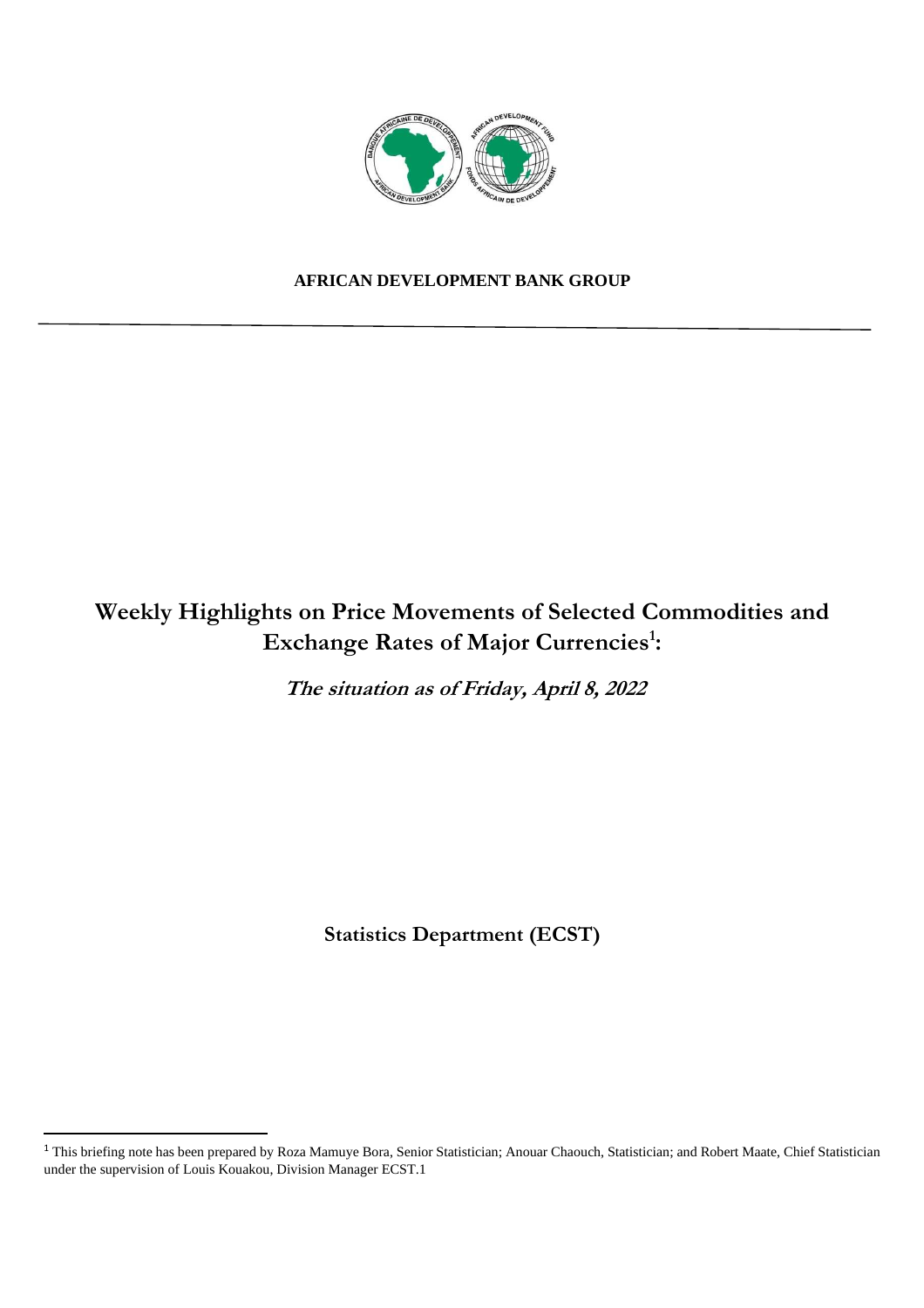# **Contents**

|                                                                                   | Page          |
|-----------------------------------------------------------------------------------|---------------|
| <b>Highlights</b>                                                                 |               |
| Data Annexes: Weekly Price Movements of Selected Commodities                      | $\mathcal{L}$ |
| Data Annexes: Weekly Price Movements of Selected Commodities Since 3 January 2022 | 3             |
| Data Annexes: Weekly Rates Movements of Selected Exchange Rates                   |               |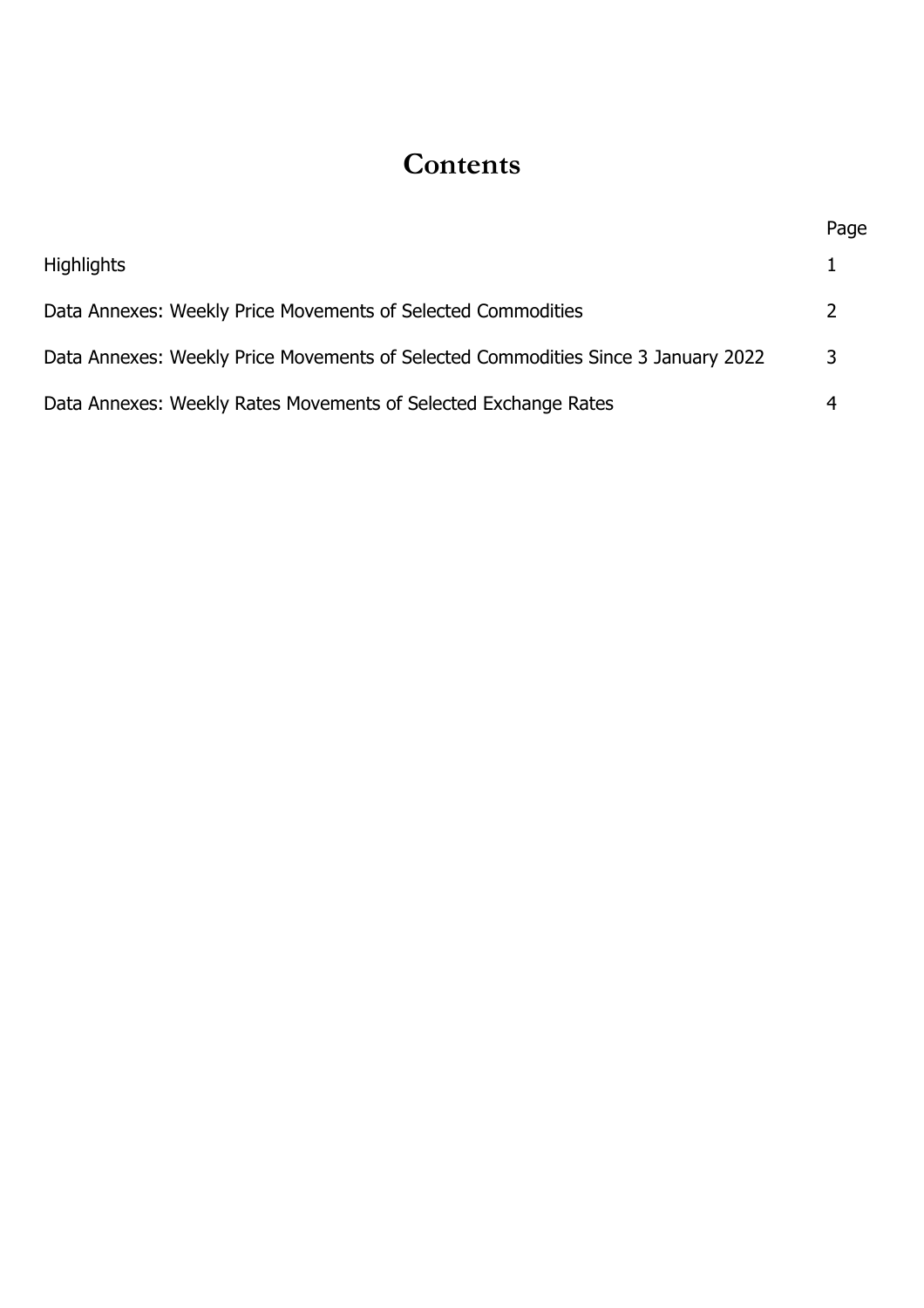## **Weekly Highlights on Movements of Prices for Selected Commodities and Exchange Rates of Major Currencies - Week ending 8 April 2022**

International prices for commodities such as agricultural, metal and fuel products are usually very volatile as they are exposed to various shocks. A similar trend was observed on world prices for selected commodities over the last six weeks. In the week ending April 8, 2022, prices of most commodities are higher compared to their levels in February 2022 and a year ago. However, prices continued to fluctuate on a weekly basis.

#### **Energy**

**As of April 8, 2022, international price of crude oil stood around 75 percent higher than the level a year ago while price of natural gas more than doubled during the same period.** On a weekly basis, however, price of brent and WTI crude oil declined by 1.5 percent and 1.0 percent respectively, while natural gas increased by 9.8 percent**.** Compared to their levels on February 24, 2022, prices of brent crude oil, WTI crude oil and natural gas increased by 10.6 percent, 8.0 percent and 34.8 percent respectively.

#### **Metal**

**International prices of selected metals specifically silver, platinum and copper declined at varying degrees on a weekly basis, during the week of April 8, 2022, while gold and copper recorded price increases**. On the other hand, year-on year comparison indicates that prices of gold, copper and nickel remained higher by respective levels of 9.9 percent, 14.6 percent and 101.2 percent, although prices of platinum and silver were lower by 21.6 percent and 3.5 percent respectively. During the week under review, nickel, copper and gold recorded relatively higher prices compared to the levels on February 24, 2022, although prices of silver and platinum had declined.

#### **Agricultural Commodities**

**International prices of agricultural products recorded varying degrees of increases, on annual basis, ranging between 77.9 percent for wheat (HRW) and coffee arabica, and 10.9 percent for cocoa as of April 8, 2022.** During the same period, the price of corn (CBT) increased by 30.3 percent, rice (20.8 percent), cotton (63.5 percent) and sugar (35.2). On a weekly basis, however, the changes in prices were generally lower. The highest weekly price increase was recorded for wheat (HRW) at 5.7 percent followed by sugar (3.5 percent), corn-CBT (2.8 percent) cotton (0.7 percent) and cocoa (0.5 percent). Meanwhile, prices of rice and coffee arabica recorded weekly declines of 1.1 percent and 0.4 percent respectively. World prices of the selected agricultural commodities remained higher on April 8, 2022, compared to their levels as of February 24, 2022, except for coffee arabica which is lower by 5.0 percent.

#### **Fertilizers**

International prices of fertilizers saw increases in the last few weeks. As of April 8, 2022, prices of phosphoric rock, TSP and DAP were higher than their levels a year ago by 161.9 percent, 117.8 percent and 67.8 percent respectively. However, on a weekly basis, international prices of TSP and DAP recorded respective declines of 4.3 percent and 4.0 percent. Compared to their prices on February 24, 2022, an increase of 48.6 percent was recorded for TSP followed by phosphoric rock (34.1 percent) and DAP (12.1 percent).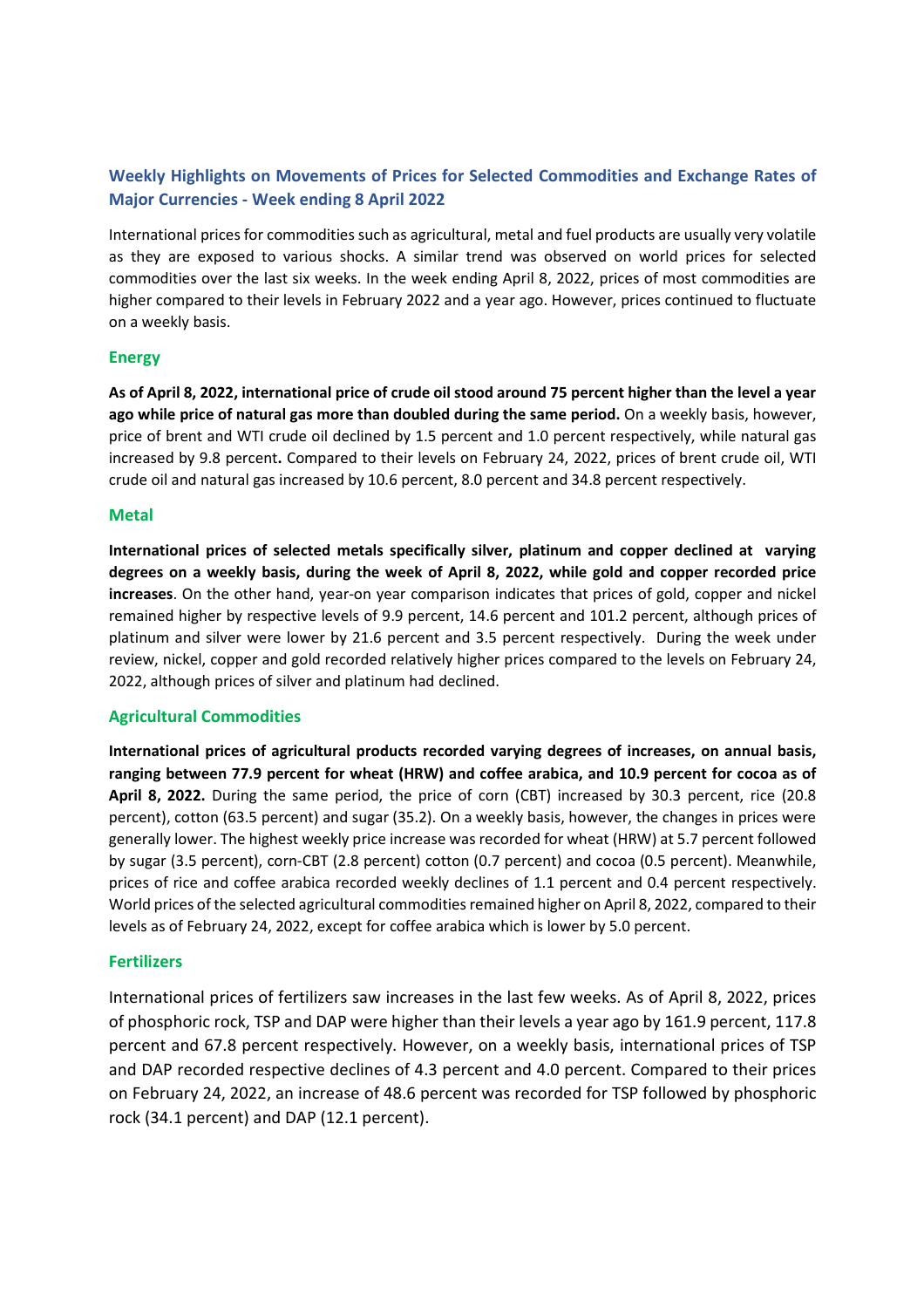#### **Exchange rate**

**The major global currencies specifically Euro, British Pound (GBP) and Yen (JPY) show depreciations against the US dollar (USD) of 8.8 percent, 5.1 percent and 12.2 percent respectively on a year-on-year basis, during the week of April 8, 2022, although the Chinese Yuan (CNH) appreciated by 2.9 percent during the same period.** Similarly, on a weekly basis, Euro, GBP and JPY recorded depreciations while Chinese Yuan remained unchanged, as of April 8, 2022. Compared to their rates on February 24, 2022, all the four currencies showed depreciation against USD, as of April 8, 2022.

**The trend of exchange rates for currencies of most African countries has been mixed**. From 40 African countries, with updated data on exchange rate movements, 13 countries saw their currencies appreciate while the rest of the countries had depreciation of their currencies, against the USD on a weekly basis during the week of April 8, 2022. The highest weekly currency appreciation was recorded for Zambia, at 1.6 percent while the highest depreciation observed was for Zimbabwe at 2.4 percent. On a year-on year basis, however, the movement in the exchange rates were higher and most countries (34 countries) saw depreciation of their currencies with the highest depreciation being for Zimbabwe at 42.1 percent while nineteen countries had their currencies depreciate by more than 5.0 percent. On the other hand, currencies of seven countries recorded appreciations, on annual basis, ranging between 43.0 percent in Angola and 2.9 percent in Uganda.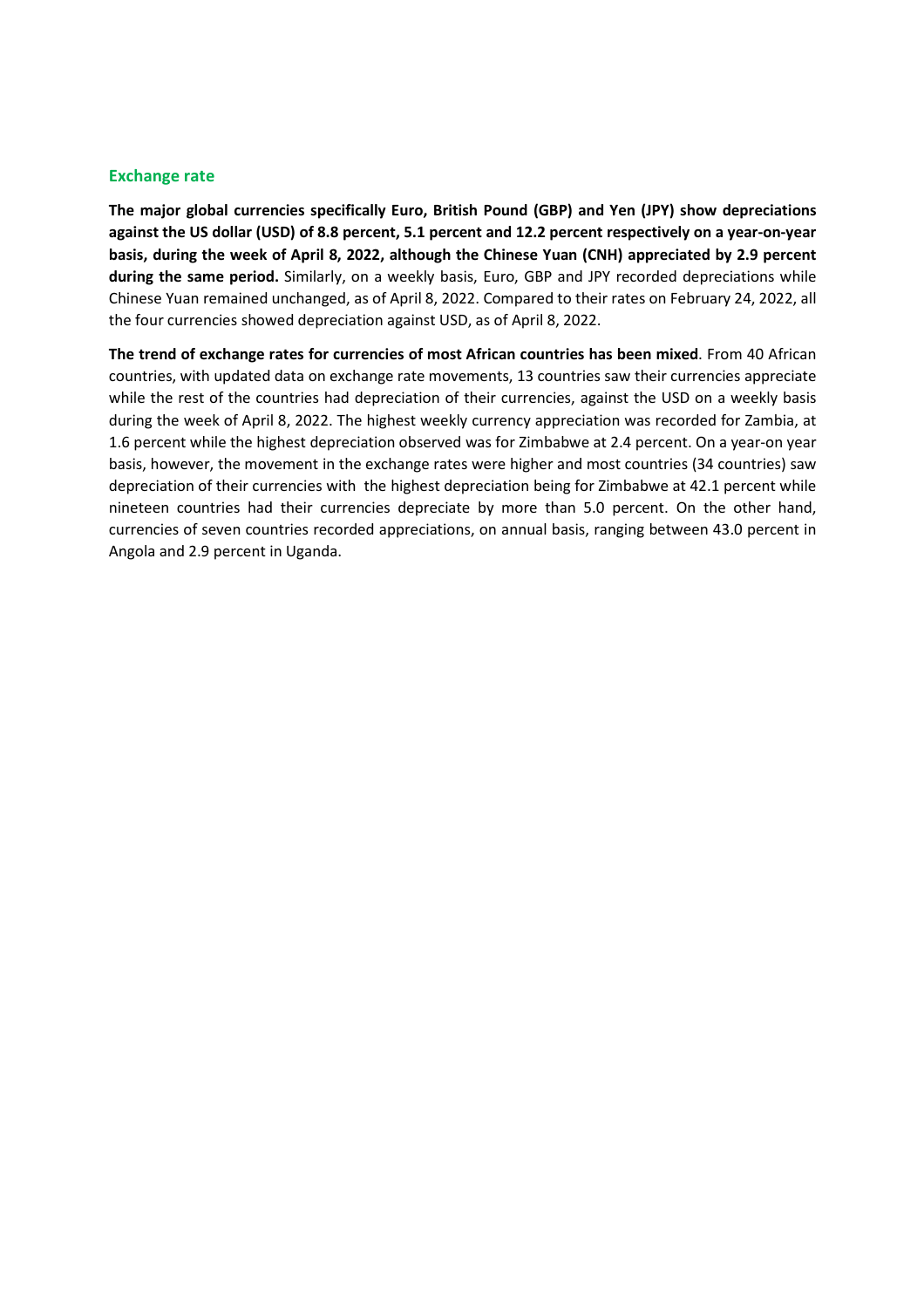

Sources: AfDB Statistics Department and Bloomberg

Notes: bbl = barrel; mmbtu = million British thermal units; t.oz = troy oz; cwt= Hunderweight; bu= Bushel; MT = Metric Ton; lb= Pound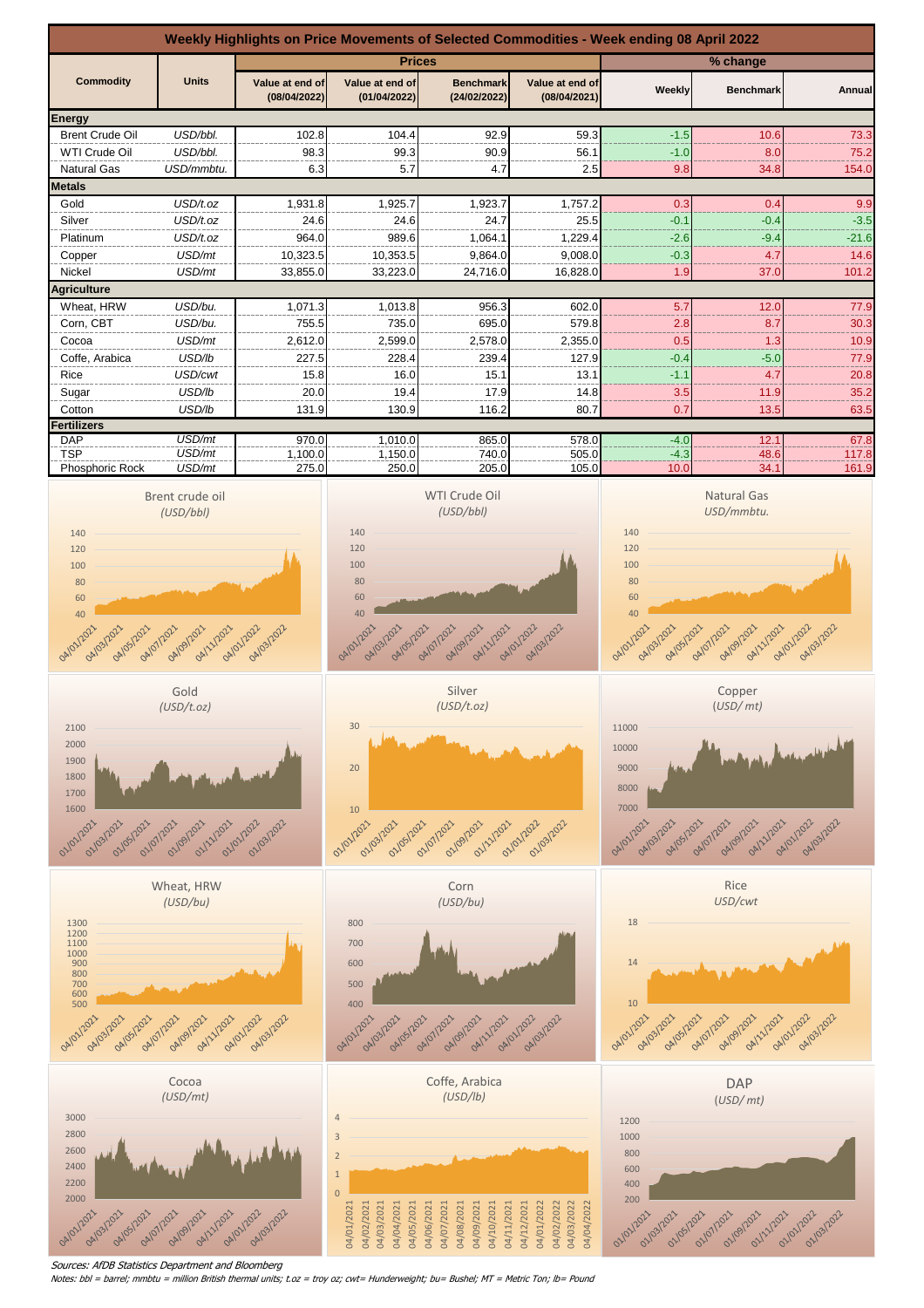| Daily Highlights on Price of Selected Commodities |                                                   |                  |                    |                    |               |                    |                      |                      |                       |                |                    |                   |              |              |                |
|---------------------------------------------------|---------------------------------------------------|------------------|--------------------|--------------------|---------------|--------------------|----------------------|----------------------|-----------------------|----------------|--------------------|-------------------|--------------|--------------|----------------|
|                                                   | <b>Brent</b>                                      | <b>WTI Crude</b> | <b>Natural Gas</b> | Gold               | <b>Silver</b> | <b>Platinum</b>    | Copper               | <b>Nickel</b>        | Wheat,                | Corn, CBT      | Cocoa              | Coffe,            | Rice         | <b>Sugar</b> | Cotton         |
|                                                   | <b>Crude Oil</b><br>USD/bbl.                      | Oil<br>USD/bbl.  | USD/mmbtu.         | USD/t.oz           | USD/t.oz      | USD/t.oz           | USD/mt               | USD/mt               | <b>HRW</b><br>USD/bu. | USD/bu.        | USD/mt             | Arabica<br>USD/lb | USD/cwt      | USD/lb       | USD/lb         |
| 3-Jan-22                                          | 77.6                                              | 75.0             | 3.7                | 1,799.7            | 22.8          | 956.8              | $\cdots$             |                      | 789.0                 | 589.3          | 2,499.0            | 223.3             | 14.4         | 18.5         | 108.5          |
| 4-Jan-22                                          | 78.6                                              | 76.0             | 3.6                | 1,813.6            | 23.0          | 974.2              | 9,768.0              | 21,137.0             | 801.5                 | 609.5          | 2,462.0            | 231.8             | 14.5         | 18.5         | 110.5          |
| 5-Jan-22<br>6-Jan-22                              | 79.0<br>80.0                                      | 76.5<br>77.6     | 3.7<br>3.6         | 1,822.9<br>1,791.1 | 23.1<br>22.2  | 1,004.7<br>964.3   | 9,698.0<br>9,531.0   | 20,638.0<br>20,383.0 | 787.0<br>770.5        | 602.3<br>603.8 | 2,457.0<br>2,423.0 | 231.8<br>231.7    | 14.4<br>14.5 | 18.1<br>17.9 | 110.4<br>109.4 |
| 7-Jan-22                                          | 79.8                                              | 77.2             | 3.7                | 1,796.6            | 22.4          | 962.2              | 9,647.0              | 20,734.0             | 775.5                 | 606.8          | 2,521.0            | 238.5             | 14.6         | 17.8         | 110.3          |
| 10-Jan-22                                         | 79.1                                              | 76.5             | 3.8                | 1,799.4            | 22.5          | 938.9              | 9,563.5              | 20,799.0             | 778.0                 | 599.8          | 2,521.0            | 234.9             | 14.4         | 17.6         | 110.7          |
| 11-Jan-22                                         | 81.7                                              | 79.3             | 3.9                | 1,817.6            | 22.8          | 976.8              | 9,719.5              | 21,794.0             | 789.0                 | 601.0          | 2,588.0            | 237.1             | 14.1         | 17.8         | 111.6          |
| 12-Jan-22<br>13-Jan-22                            | 82.5<br>82.3                                      | 80.3<br>80.1     | 4.1<br>4.0         | 1,826.2<br>1,820.7 | 23.2<br>23.1  | 984.1<br>978.3     | 10,064.0<br>9,958.5  | 22,064.0<br>22,176.0 | 779.0<br>764.8        | 599.0<br>587.5 | 2,559.0<br>2,609.0 | 240.9<br>237.0    | 14.1<br>14.1 | 18.1<br>17.9 | 112.5<br>112.1 |
| 14-Jan-22                                         | 83.8                                              | 81.6             | 4.0                | 1,817.9            | 23.0          | 974.5              | 9,719.5              | 22,194.0             | 751.8                 | 596.3          | 2,659.0            | 239.7             | 14.2         | 18.1         | 113.4          |
| 17-Jan-22                                         | 84.1                                              | $\cdots$         |                    | 1,819.4            | 23.0          | 975.9              | 9,731.0              | 22,063.0             | $\cdots$              | $\cdots$       | $\cdots$           |                   |              |              | $\cdots$       |
| 18-Jan-22                                         | 85.1                                              | 82.9             | 4.0                | 1,812.2            | 23.4          | 988.5              | 9,676.0              | 22,073.0             | 777.0                 | 599.5          | 2,631.0            | 239.6             | 14.5         | 18.4         | 114.7          |
| 19-Jan-22<br>20-Jan-22                            | 85.8<br>85.9                                      | 83.8<br>83.8     | 3.9<br>3.7         | 1,840.4<br>1,842.4 | 24.2<br>24.7  | 1,029.4<br>1,054.4 | 9,841.5<br>9,990.0   | 23,154.0<br>23,795.0 | 805.5<br>801.5        | 610.5<br>611.0 | 2,657.0<br>2,660.0 | 244.5<br>243.7    | 14.7<br>14.8 | 18.8<br>18.7 | 117.3<br>116.9 |
| 21-Jan-22                                         | 85.3                                              | 83.2             | 3.8                | 1,835.4            | 24.3          | 1,033.5            | 9,941.0              | 24,028.0             | 798.5                 | 616.3          | 2,576.0            | 237.9             | 14.9         | 18.6         | 115.4          |
| 24-Jan-22                                         | 83.7                                              | 81.5             | 3.9                | 1,838.6            | 23.7          | 1,022.5            | 9,728.0              | 22,404.0             | 820.0                 | 621.0          | 2,493.0            | 233.0             | 15.0         | 18.5         | 115.2          |
| 25-Jan-22                                         | 85.3                                              | 83.3             | 3.9                | 1,849.9            | 23.8          | 1,027.4            | 9,801.0              | 507.4                | 833.5                 | 620.0          | 2,503.0            | 237.9             | 15.0         | 18.4         | 115.8          |
| 26-Jan-22<br>27-Jan-22                            | 86.7<br>86.0                                      | 84.8<br>84.1     | 4.0<br>4.2         | 1,830.4<br>1,792.6 | 23.8<br>22.6  | 1,049.4<br>1,021.9 | 9,916.5<br>9,782.0   | 22,695.0<br>22,398.0 | 817.5<br>797.0        | 627.0<br>625.3 | 2,513.0<br>2,451.0 | 238.9<br>232.1    | 15.1<br>15.0 | 18.2<br>18.1 | 116.9<br>116.5 |
| 28-Jan-22                                         | 86.0                                              | 84.2             | 4.5                | 1,791.5            | 22.5          | 1,013.5            | 9,507.5              | 22,332.0             | 804.5                 | 636.0          | 2,494.0            | 235.9             | 15.0         | 17.9         | 117.9          |
| 31-Jan-22                                         | 86.6                                              | 85.1             | 4.7                | 1,797.0            | 22.4          | 1,023.7            | 9,506.0              | 22,328.0             | 784.0                 | 626.0          | 2,528.0            | 235.1             | 15.1         | 17.8         | 119.7          |
| 1-Feb-22                                          | 86.6                                              | 85.0             | 4.6                | 1,802.7            | 22.7          | 1,025.5            | 9,696.5              | 22,764.0             | 788.5                 | 634.8          | 2,613.0            | 236.7             | 15.2         | 18.0         | 120.6          |
| 2-Feb-22<br>3-Feb-22                              | 86.9<br>88.4                                      | 85.3<br>87.0     | 5.0<br>4.7         | 1,810.2<br>1,804.2 | 22.8<br>22.4  | 1,046.5<br>1,031.6 | 9,839.5<br>9,832.5   | 22,866.0<br>22,866.0 | 774.5<br>774.8        | 622.5<br>616.8 | 2,617.0<br>2,634.0 | 238.8<br>243.9    | 15.4<br>15.4 | 17.6<br>17.7 | 119.9<br>121.6 |
| 4-Feb-22                                          | 90.2                                              | 88.8             | 4.5                | 1,808.3            | 22.5          | 1,028.2            | 9,841.5              | 22,991.0             | 790.8                 | 620.5          | 2,668.0            | 241.9             | 15.3         | 17.8         | 121.0          |
| 7-Feb-22                                          | 89.9                                              | 88.3             | 4.2                | 1,820.0            | 23.1          | 1,021.6            | 9,777.5              | 23,398.0             | 798.0                 | 635.3          | 2,624.0            | 241.7             | 15.5         | 17.7         | 120.3          |
| 8-Feb-22                                          | 88.1                                              | 86.6             | 4.2                | 1,827.5            | 23.2          | 1,039.0            | 9,781.0              | 22,692.0             | 806.5                 | 632.3          | 2,669.0            | 249.0             | 15.3         | 17.7         | 121.3          |
| 9-Feb-22<br>10-Feb-22                             | 89.0<br>88.8                                      | 87.3<br>87.3     | 4.0<br>4.0         | 1,834.2<br>1,835.3 | 23.3<br>23.5  | 1,038.7<br>1,044.7 | 10,059.0<br>10,254.0 | 23,187.0<br>23,526.0 | 818.5<br>805.5        | 646.8<br>641.8 | 2,756.0<br>2,786.0 | 258.4<br>255.2    | 15.1<br>14.8 | 18.0<br>17.9 | 121.2<br>120.5 |
| 11-Feb-22                                         | 91.1                                              | 89.7             | 4.0                | 1,858.8            | 23.6          | 1,030.8            | 9,830.0              | 23,051.0             | 827.8                 | 651.0          | 2,766.0            | 251.7             | 15.2         | 17.8         | 120.1          |
| 14-Feb-22                                         | 92.6                                              | 91.5             | 4.2                | 1,864.7            | 23.8          | 1,032.7            | 9,920.0              | 23,170.0             | 832.3                 | 655.8          | 2,677.0            | 247.6             | 15.1         | 17.7         | 117.9          |
| 15-Feb-22                                         | 89.3                                              | 88.3             | 4.3                | 1,853.0            | 23.3          | 1,024.5            | 9,968.5              | 23,292.0             | 810.5                 | 638.0          | 2,667.0            | 251.9             | 14.8         | 17.6         | 118.0          |
| 16-Feb-22<br>17-Feb-22                            | 90.6<br>89.1                                      | 89.8<br>88.2     | 4.6<br>4.5         | 1,869.1<br>1,897.7 | 23.6<br>23.8  | 1,064.1<br>1,091.5 | 9,992.5<br>9,929.0   | 23,406.0<br>23,886.0 | 813.5<br>829.0        | 647.0<br>650.0 | 2,611.0<br>2,589.0 | 252.3<br>251.5    | 14.9<br>14.9 | 17.6<br>17.7 | 116.8<br>116.7 |
| 18-Feb-22                                         | 89.7                                              | 88.6             | 4.4                | 1,898.4            | 23.9          | 1,072.3            | 9,956.0              | 24,144.0             | 840.8                 | 654.3          | 2,573.0            | 246.9             | 14.9         | 17.6         | 118.1          |
| 21-Feb-22                                         | 91.2                                              | $\cdots$         | $\cdots$           | 1,897.7            | 23.9          | 1,073.7            | 9,898.0              | 24,349.0             | $\cdots$              | an i           | $\cdots$           | $\cdots$          | $\cdots$     | $\ldots$     | $\mathbb{R}^n$ |
| 22-Feb-22                                         | 91.8                                              | 90.4             | 4.5                | 1,903.4            | 24.3          | 1,085.1            | 9,915.0              | 24,558.0             | 886.5                 | 674.8          | 2,611.0            | 248.5             | 15.1         | 17.9<br>17.9 | 117.4          |
| 23-Feb-22<br>24-Feb-22                            | 92.2<br>92.9                                      | 90.7<br>90.9     | 4.6<br>4.7         | 1,908.4<br>1,923.7 | 24.5<br>24.7  | 1,093.3<br>1,064.1 | 9,866.0<br>9,864.0   | 24,396.0<br>24,716.0 | 916.3<br>956.3        | 683.8<br>695.0 | 2,626.0<br>2,578.0 | 248.6<br>239.4    | 15.1<br>15.1 | 17.9         | 118.4<br>116.2 |
| 25-Feb-22                                         | 91.8                                              | 89.9             | 4.5                | 1,889.3            | 24.3          | 1,059.4            | 9,873.0              | 24,361.0             | 881.3                 | 659.5          | 2,576.0            | 240.1             | 15.1         | 17.6         | 115.3          |
| 28-Feb-22                                         | 95.1                                              | 93.5             | 4.4                | 1,899.3            | 24.4          | 1,042.9            | 9,883.5              | 24,282.0             | 940.8                 | 697.5          | 2,491.0            | 234.3             | 15.4         | 17.7         | 115.8          |
| 1-Mar-22                                          | 101.1                                             | 100.2<br>107.1   | 4.6                | 1,934.9<br>1,918.7 | 25.3          | 1,054.7            | 10,061.5<br>10,166.0 | 25,103.0<br>25,879.0 | 990.8                 | 739.8<br>739.0 | 2,483.0            | 237.3             | 15.9         | 18.3         | 119.2          |
| 2-Mar-22<br>3-Mar-22                              | 108.3<br>106.5                                    | 104.6            | 4.8<br>4.7         | 1,932.0            | 25.1<br>25.1  | 1,065.7<br>1,080.1 | 10,351.0             | 26,897.0             | 1,058.0<br>1,133.0    | 751.3          | 2,491.0<br>2,524.0 | 230.5<br>224.2    | 15.9<br>16.0 | 18.6<br>18.9 | 115.1<br>115.9 |
| 4-Mar-22                                          | 114.3                                             | 112.1            | 5.0                | 1,970.7            | 25.7          | 1,128.1            | 10,674.0             | 28,919.0             | 1,174.5               | 756.5          | 2,582.0            | 224.2             | 16.1         | 19.4         | 113.1          |
| 7-Mar-22                                          | 118.9                                             | 115.8            | 4.9                | 1,984.2            | 25.4          | 1,119.2            | 10,281.5             | 48,078.0             | 1,233.8               | 749.3          | 2,597.0            | 225.5             | 15.9         | 19.3         | 112.7          |
| 8-Mar-22                                          | 123.5                                             | 119.7            | 4.6                | 2,029.9            | 26.2          | 1,142.6            | 10,209.0             | $\cdots$             | 1,178.3               | 754.5          | 2,597.0            | 234.1             | 15.7         | 19.4         | 113.5          |
| 9-Mar-22<br>10-Mar-22                             | 107.0<br>105.4                                    | 105.1<br>103.0   | 4.6<br>4.7         | 1,985.6<br>2,004.0 | 25.6<br>26.0  | 1,084.9<br>1,081.3 | 10,001.5<br>10,117.0 | $\ldots$             | 1,093.3<br>1,054.3    | 735.0<br>757.8 | 2,624.0<br>2,643.0 | 230.5<br>225.2    | 15.5<br>15.6 | 18.9<br>19.1 | 113.2<br>113.0 |
| 11-Mar-22                                         | 109.1                                             | 106.3            | 4.8                | 1,988.5            | 25.9          | 1,082.1            | 10,183.5             | $\dddotsc$           | 1,081.0               | 764.5          | 2,580.0            | 223.0             | 15.5         | 19.2         | 116.8          |
| 14-Mar-22                                         | 103.4                                             | 101.2            | 4.7                | 1,957.9            | 25.1          | 1,043.9            | 9,935.0              | $\mathbf{m}$         | 1,085.5               | 728.3          | 2,571.0            | 219.7             | 15.6         | 19.1         | 115.1          |
| 15-Mar-22<br>16-Mar-22                            | 97.6<br>95.6                                      | 94.8<br>93.6     | 4.6<br>4.8         | 1,924.4<br>1,908.1 | 25.0<br>24.6  | 996.7<br>1,008.3   | 9,904.0<br>10,054.0  | 45,590.0             | 1,143.5<br>1,058.5    | 758.0<br>730.0 | 2,461.0<br>2,471.0 | 212.3<br>218.6    | 16.2<br>15.9 | 18.7<br>18.6 | 115.1<br>116.0 |
| 17-Mar-22                                         | 103.6                                             | 101.7            | 5.0                | 1,942.5            | 25.3          | 1,026.4            | 10,243.0             | 41,945.0             | 1,083.3               | 754.5          | 2,504.0            | 217.3             | 15.7         | 18.7         | 118.1          |
| 18-Mar-22                                         | 105.1                                             | 103.1            | 4.9                | 1,921.6            | 25.0          | 1,027.0            | 10,331.0             | 36,915.0             | 1,062.0               | 741.8          | 2,537.0            | 220.3             | 15.6         | 18.9         | 123.0          |
| 21-Mar-22                                         | 111.9                                             | 110.0            | 4.9                | 1,932.0            | 25.1          | 1,042.8            | 10.295.0             | 31,380.0             | 1,103.3               | 756.3          | 2,521.0            | 225.9             | 15.9         | 19.3         | 126.2          |
| 22-Mar-22<br>23-Mar-22                            | 111.8<br>117.8                                    | 109.3<br>114.9   | 5.2<br>5.3         | 1,920.5<br>1,936.7 | 24.8<br>25.1  | 1,024.1<br>1,019.7 | 10,268.0<br>10,438.5 | 28,159.0<br>32,380.0 | 1,109.8<br>1,105.5    | 753.0<br>757.8 | 2,586.0<br>2,631.0 | 225.1<br>225.3    | 16.0<br>16.0 | 19.2<br>19.2 | 126.3<br>126.3 |
| 24-Mar-22                                         | 115.3                                             | 112.3            | 5.4                | 1,965.0            | 25.6          | 1,029.4            | 10,349.5             | 37,235.0             | 1,090.3               | 748.3          | 2,583.0            | 221.9             | 16.0         | 19.3         | 127.4          |
| 25-Mar-22                                         | 117.4                                             | 113.9            | 5.6                | 1,958.3            | 25.5          | 1,005.4            | 10,267.0             | 35,491.0             | 1,107.0               | 754.0          | 2,562.0            | 221.9             | 16.3         | 19.6         | 132.4          |
| 28-Mar-22                                         | 109.5                                             | 106.0            | 5.5                | 1,938.5            | 25.1          | 992.9              | 10,341.0             | 32,725.0             | 1,069.5               | 748.5          | 2,602.0            | 214.6             | 16.0         | 19.6         | 135.3          |
| 29-Mar-22<br>30-Mar-22                            | 107.7<br>111.4                                    | 104.2<br>107.8   | 5.3<br>5.6         | 1,915.5<br>1,932.2 | 24.6<br>25.0  | 980.0<br>997.7     | 10,316.5<br>10,367.5 | 31,803.0<br>32,893.0 | 1,024.3<br>1,044.8    | 726.3<br>738.0 | 2,639.0<br>2,651.0 | 215.7<br>221.9    | 15.7<br>15.9 | 19.1<br>19.5 | 133.3<br>136.2 |
| 31-Mar-22                                         | 104.7                                             | 100.3            | 5.6                | 1,944.5            | 24.9          | 992.4              | 10,375.0             | 32,107.0             | 1,029.8               | 748.8          | 2,650.0            | 226.4             | 16.0         | 19.5         | 132.1          |
| 1-Apr-22                                          | 104.4                                             | 99.3             | 5.7                | 1,925.7            | 24.6          | 989.6              | 10,353.5             | 33,223.0             | 1,013.8               | 735.0          | 2,599.0            | 228.4             | 16.0         | 19.4         | 130.9          |
| 4-Apr-22                                          | 107.5                                             | 103.3            | 5.7                | 1,931.7            | 24.5          | 989.2              | 10,469.0             | 33,245.0             | 1,039.3               | 750.5          | 2,562.0            | 230.6             | 16.0         | 19.6         | 134.3          |
| 5-Apr-22<br>6-Apr-22                              | 106.6<br>101.1                                    | 102.0<br>96.2    | 6.0<br>6.0         | 1,923.6<br>1,925.0 | 24.4<br>24.4  | 973.3<br>954.6     | 10,455.0<br>10,305.0 | 33,312.0<br>33,467.0 | 1,084.3<br>1,086.0    | 759.8<br>756.5 | 2,534.0<br>2,549.0 | 231.3<br>227.6    | 16.0<br>15.9 | 19.7<br>19.6 | 134.0<br>132.6 |
| 7-Apr-22                                          | 100.6                                             | 96.0             | 6.4                | 1,934.3            | 24.5          | 959.5              | 10,311.5             | 33,698.0             | 1,073.3               | 757.8          | 2,574.0            | 226.2             | 15.8         | 19.8         | 131.4          |
| 8-Apr-22                                          | 102.8                                             | 98.3             | 6.3                | 1,947.5            | 24.8          | 979.2              | 10,323.5             | 33,855.0             | 1,110.0               | 768.8          | 2,620.0            | 231.7             | 15.8         | 20.4         | 131.1          |
|                                                   | Sources: AfDB Statistics Department and Bloomberg |                  |                    |                    |               |                    |                      |                      |                       |                |                    |                   |              |              |                |